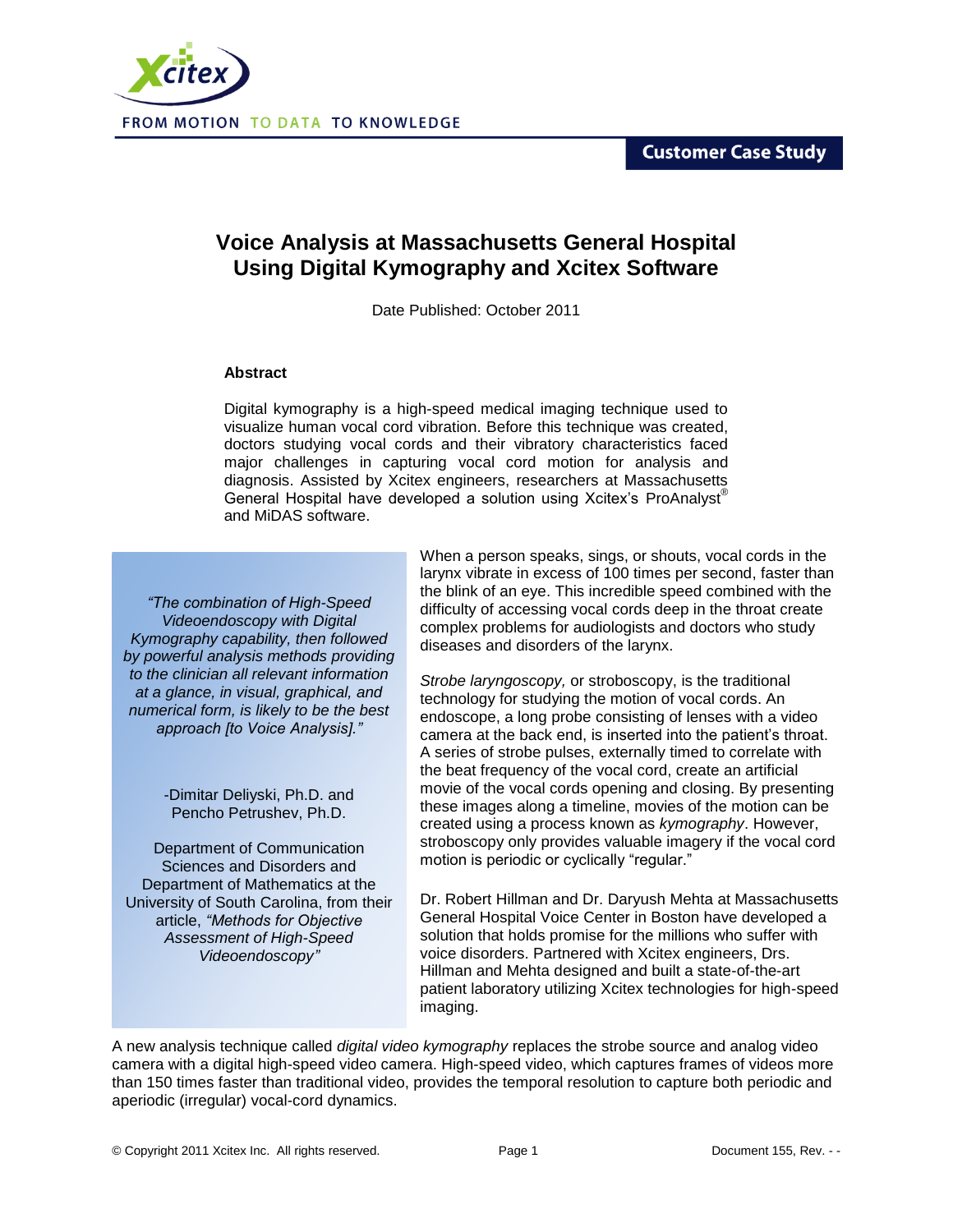Voice Analysis at Massachusetts General Hospital using Digital Kymography and Xcitex Software

Mass General doctors and Xcitex engineers have developed a novel hardware setup consisting of a PCI digital acquisition board (6259 M Series from National Instruments), a PCB Piezotronics microphone and accelerometer, a laryngeal impedance sensor called an electroglottograph, an intraoral air pressure transducer, an oral airflow airtransducer, an endoscope, a high-speed camera (Vision Research v7.3 Phantom*),* and a powerful light attached to the endoscope with fiber optics. The researchers insert the endoscope into the throat of the patient, who performs a series of vocal exercises. Xcitex software then gathers data and images from the exam.



*MGH doctors using digital video kymography*

Drs. Hillman and Mehta typically record video at 4000 fps, 6250 fps, or 8000 fps and record synchronized data at 100 kHz or 160 kHz. They use MiDAS DA to precisely synchronize the video with the data from the external sensors. This combination of video and data enables analysis of laryngoscopic factors such as acoustic microphone signals, electrical conductance of the larynx, neck skin acceleration, and air pressures and flows in the mouth.

After MiDAS DA consolidates the video collection with all the pertinent data, ProAnalyst provides information about the vocal cords in the video. The doctors track the motion of layers of vibrating tissue on the surface of the vocal cords, using ProAnalyst to observe segments of vocal cord tissue and the air space in between (the glottis). Several ProAnalyst features facilitate this process:

- **Contrast modification** manually changes color, intensity, gamma, and contrast.
- **Image stabilization** removes unwanted camera motion and isolates an object for calculating relative motion.
- **Thresholding** modifies the intensity of individual pixels in an image for optimal tracking.
- **1-D Line Summary** tracks lateral motion of the vocal cords and provides a useful visual aid for assessing vibratory patterns such as periodicity and asymmetry.
- **2-D Feature Tracking** monitors the modulation of the glottal area over time.



*Digital video kymographic images and data Segments of vocal cord tissue and glottis*

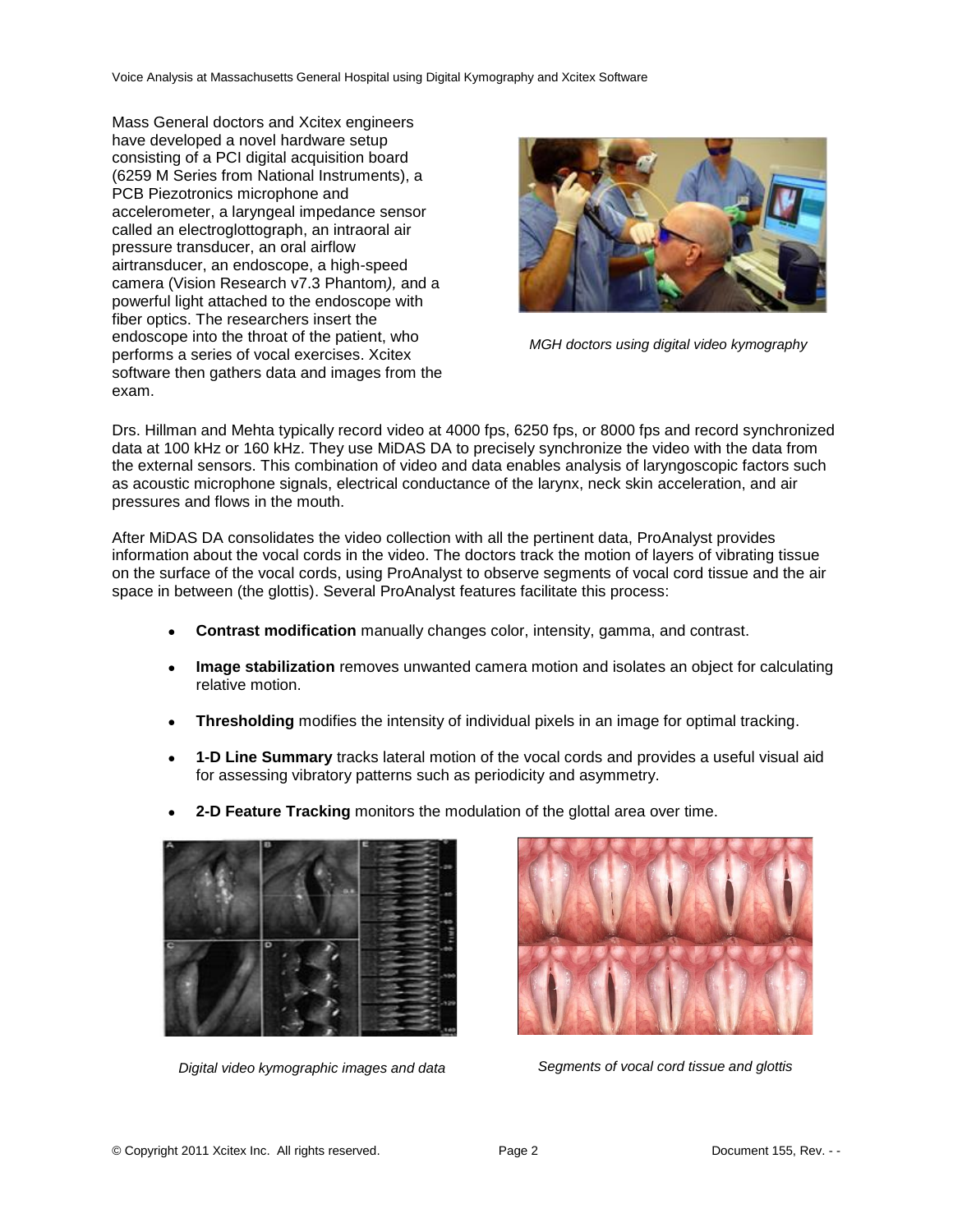Drs. Hillman and Mehta use the motion analysis tools from ProAnalyst to prototype image processing algorithms for further optimization in MATLAB, gaining valuable information about their patients and techniques for developing bio-implants to restore normal voice and speech capability to damaged vocal cords. Xcitex engineer Eli Brown notes, "We were able to leverage several Xcitex core technologies to bring a powerful customized system to the laboratory. Our MiDAS technology captures data from their clinical sensors and tightly synchronizes it with their high-speed endoscopic video stream. Postacquisition, they apply our analysis tools to extract the meaningful data they need for their research."

Peter Carellas, President of Xcitex adds, "The Xcitex-MGH partnership started with a simple workshop visit and evolved into this valuable project. Drs. Hillman and Mehta were quick to imagine the utility of Xcitex products in an untraditional market, and to articulate their specifications to us. With equal resourcefulness, the Xcitex engineering team was able to create a solution resulting in this life-enhancing product that we intend to market to medical research centers and high-end hospitals worldwide."

According to Mehta, MiDAS DA's ability to play back audio immediately after recording has been critically important in the clinical setting. With the addition of ProAnalyst's rapid prototype creation capabilities, Xcitex software dramatically improves Hillman and Mehta's efficiency when conducting exams. After acquiring data and video from their patients in the lab, Drs. Hillman and Mehta enter the information into a database that serves a community of researchers working to characterize the patterns exhibited during vocal-cord vibration, specifically those related to vibratory asymmetries and irregularities. Beyond Mass General, the data benefits a multidisciplinary team of surgeons, speech-language pathologists, and research scientists seeking to better understand trauma and diseases of the vocal cords, and to evaluate the efficacy of current surgical repair techniques.

Hillman and Mehta's work is directed by Dr. Dimitar Deliyski and Dr. Pencho Petrushev, renowned professors in the Department of Communications Sciences and Disorders and the Department of Mathematics at the University of South Carolina. In their article *Methods for Objective Assessment of High-Speed Videoendoscopy*, Deliyski and Petrushev laud the value of new technologies, including digital video kymography.

High-speed video combined with data collection from air pressure gauges and audio signals and rapid post-processing holds great promise for the future of laryngoscopic vocal cord analysis. With Xcitex software and technology as a foundation, the expertise of these pioneering researchers will be able to assist a wider range of patients affected by voice disorders and diseases.

## **Technology Profile**

Xcitex ProAnalyst® motion analysis software Xcitex MiDAS DA data collection software National Instruments PCI digital acquisition Piezotronics microphone and accelerometer Vision Research Phantom high-speed camera